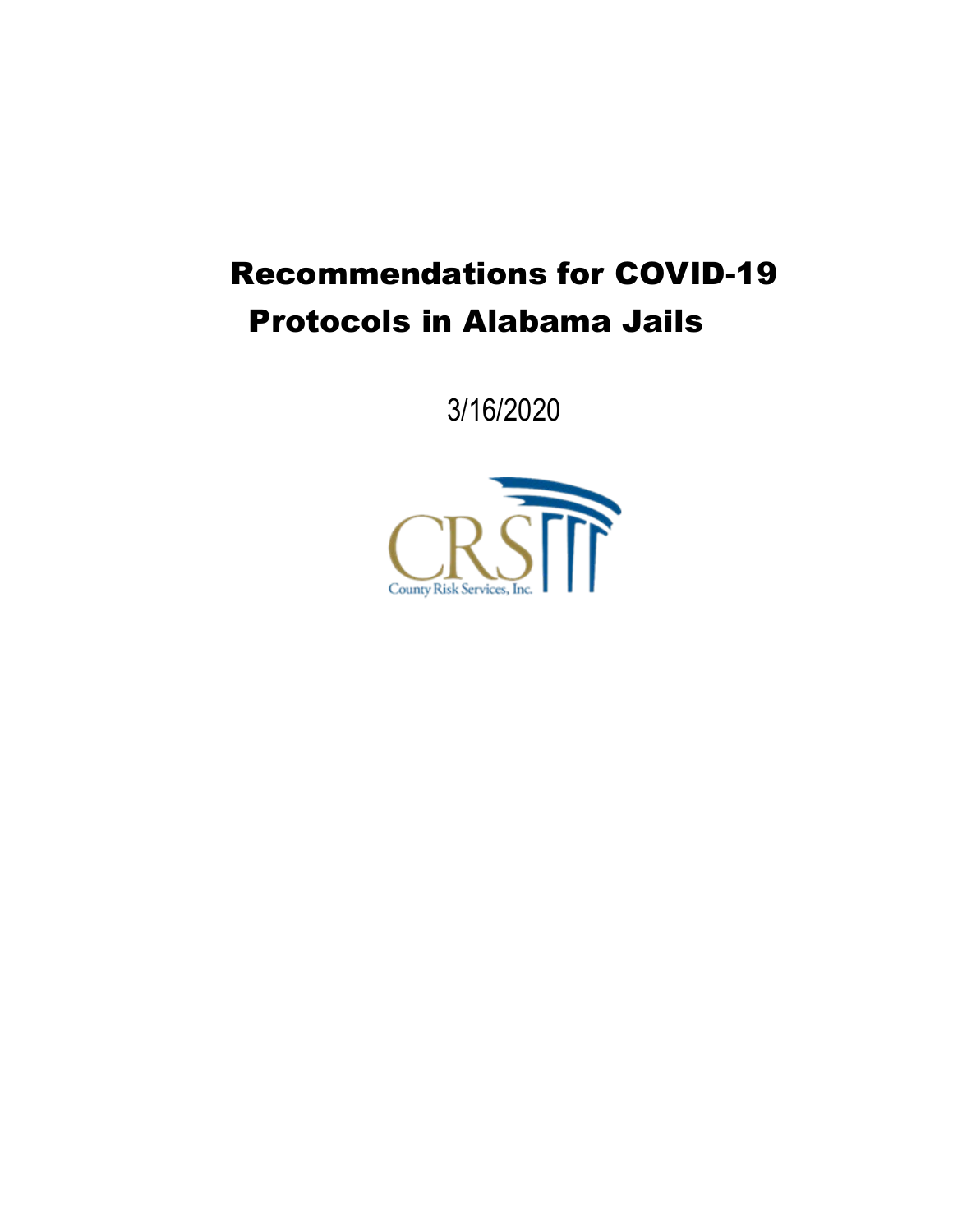

Third-Party Administrator for

# **Association of County Commissions of Alabama Self-Insurance Pools**

TO: Alabama Sheriffs

FROM: Mary Kay Fraze, Vice President

DATE: March 16, 2020

SUBJECT: Protocols for dealing with COVID 19 in Alabama Jails

The constantly changing landscape created by the COVID-19 pandemic (coronavirus) has been dizzying. We at CRS, Inc. realize that navigating your way through all the information out there can be difficult at best. That's why we have been working with our legal counsel to put together some guidance that we believe will prove helpful to the Sheriff's Offices throughout Alabama and allow you to implement protocols and procedures to help mitigate the spread of the virus within the jails.

Attached is a document that outlines best practices which should be implemented in your facility in order to reduce the introduction and spread of the virus. We are here to provide support as we all try to navigate this environment together and we encourage you to reach out if you have questions. Chris Steskal csteskal@countyrisk.org is our acting Director of our Risk Management department and can provide assistance as can Randy McNeill rmcneill@webbeley.com who is our go to legal counsel for law enforcement matters.

Sincerely,

Mary B. France

Mary Kay Fraze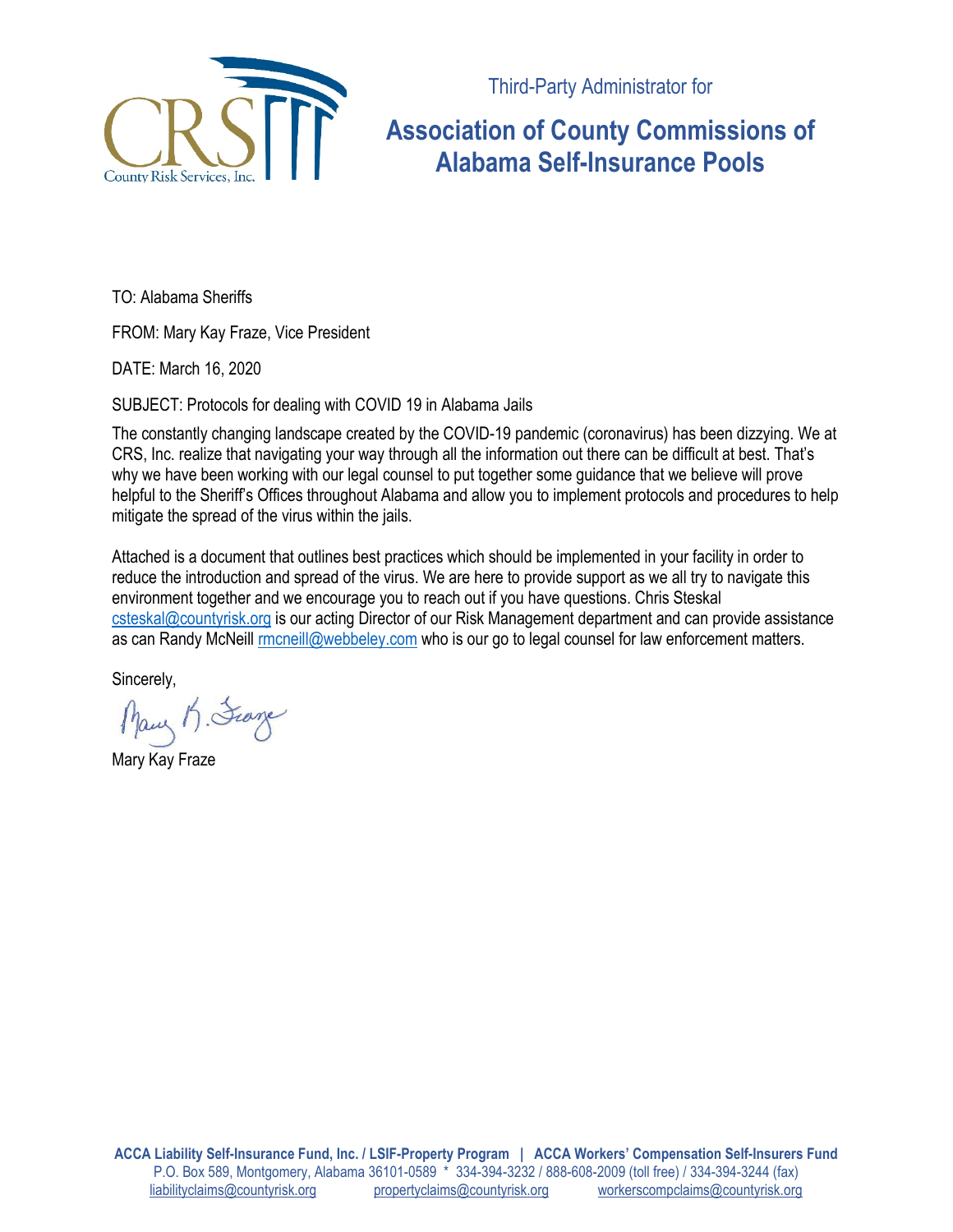#### **MEMORANDUM**

TO: Mary Kay Fraze

FROM: JRM

DATE: March 16, 2020

SUBJECT: Protocol for Alabama Jails in Facing COVID 19

As you know, Alabama Sheriffs are facing multiple challenges regarding the Coronavirus. Over the weekend with assistance of Sheriff Derrick Cunningham and Sheriff Jay Jones, a protocol was developed to assist them. We also developed a questionnaire that should be used at screening. Please forward this protocol and questionnaire to the sheriffs. Encourage them if they have any questions to contact me.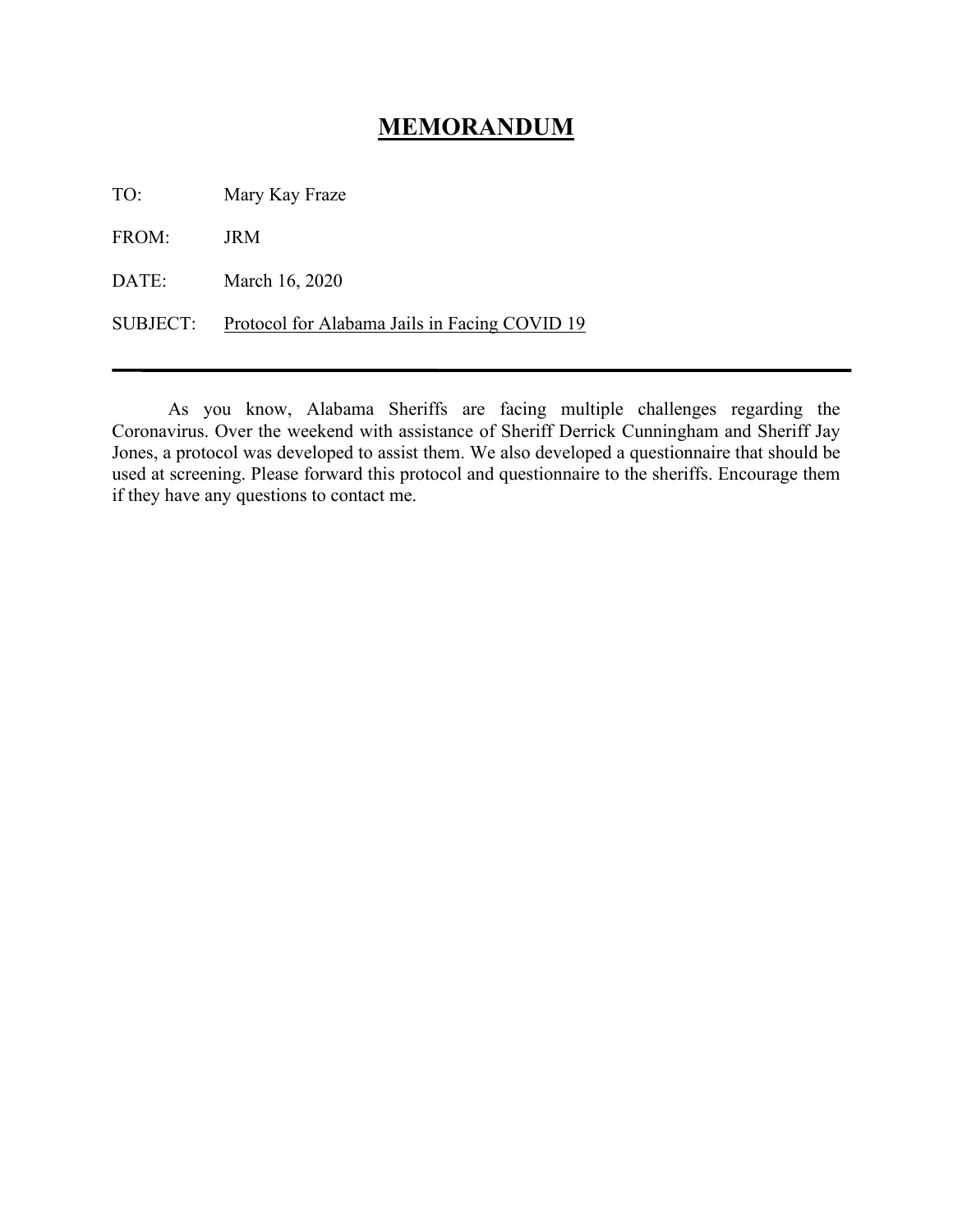#### **PROTOCOL FOR ALABAMA JAILS IN FACING COVID 19**

As you know, the coronavirus, which causes the respiratory infection COVID 19, is confirmed in Alabama. It is only a matter of time before the disease becomes community wide. The virus is novel, so the human population has not developed immunities to it like the flu. It appears to be more contagious than the flu and 10 times more deadly, especially in older population or to people with chronic conditions. This virus will affect every aspect of law enforcement, but it will especially impact the jails. Before the numbers of those infected become potentially overwhelming, it is prudent for Alabama Sheriffs to develop a protocol for the administration of the jails in this crisis.

#### **INTAKE**

This aspect is the most important. Sheriff Jay Jones developed a questionnaire that is attached to this protocol. The purpose of it is to identify any arrestee that has been exposed to the virus. I encourage every sheriff to include these questions in the screening. Further, the arrestee's temperature should be taken. If the arrestee has a low grade fever, he/she should be isolated. Train your staff on the symptoms of COVID 19. I encourage you to review the CDC website regarding the virus. The problem with this virus is that in many people, it will appear to be nothing more than a cold. It is therefore imperative that your staff is trained on the symptoms. Prepare a designated isolation area in your jails for the arrestee. If he/she is showing any symptom, have them in a mask to reduce the spread of droplets. If the arrestee appears to be in acute distress, such as the shortness of breath, then you can refuse admittance and direct them to a hospital.

#### **SUPPLIES**

As you know, panic causes shortages. This is already evident in trying to find toilet paper. Everyone should now make arrangements that there is no disruption in your supplies. The most important is of course, food. Make sure that there are enough cleaning supplies, especially bleach, which will kill the virus. The virus is transmitted by droplets that get on surfaces, so they must be cleaned with more frequency. Of course, make sure that there are enough paper products.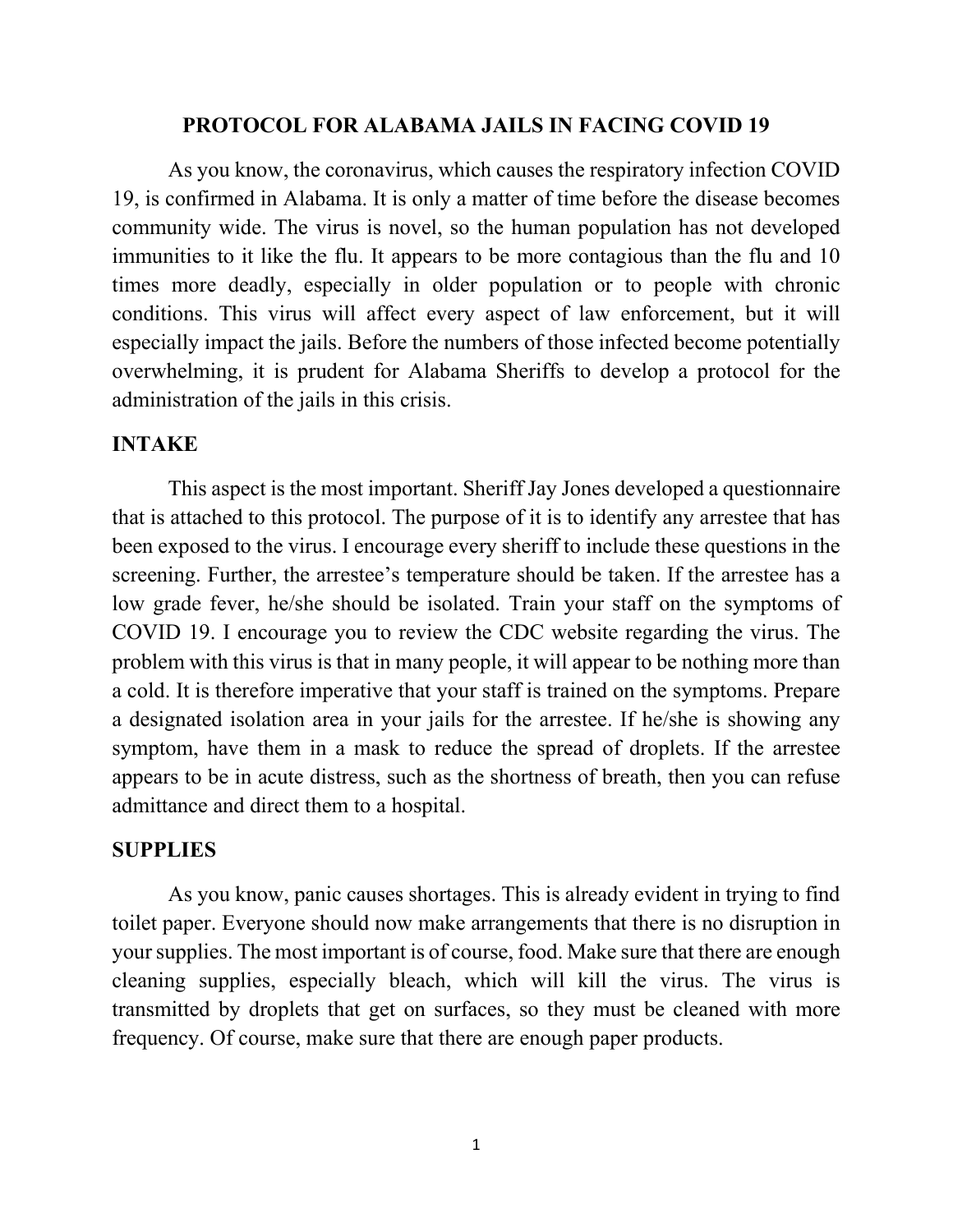#### **STAFFING**

Equally as important in screening inmates, your staff should be screened. If they have been exposed, please refer to the CDC guidelines, but they should not be allowed inside the jail. Require temperature checks for them. You should also prepare for staff shortages. If you have not, you should begin cross-training deputies and reserve deputies to work in the jail. Coordinate with your medical provider to ensure that they have a plan for nurses and doctors are available and staffed.

#### **CLEANING**

As noted, the virus spreads by droplets that adhere to a person's face or onto surfaces. Be diligent in cleaning surfaces such as door knobs, elevators, and counters with a bleach solution. If possible, use an industrial mister to clean common areas.

#### **VISITATION**

All in-person visits should be suspended, which includes contact with attorney. If they can be done by video conference, then that should be allowed, but the area should be frequently cleaned. There should be no group meetings, religious or educational.

#### **HIGH RISK INMATES**

Inmates with compromised immune systems or with chronic conditions such as diabetes or COPD should be isolated. The virus is more serious to people with those conditions. They should not come into contact with recently admitted inmates, if possible.

#### **WORK RELEASE OR COMMUNITY CORRECTIONS**

Some Alabama jails have work release centers that allow the release of inmates daily into the population. These inmates should be treated as arrestees and screened but every day upon release and upon return. Avoid them having any contact with inmates in the jail. It may be prudent to consider the suspension of work release. We encourage you to consult with your local judge on the appropriateness of holding these inmates in your jail during this time period.

#### **REMOVAL OF "DIPS" AND "DUNKS"**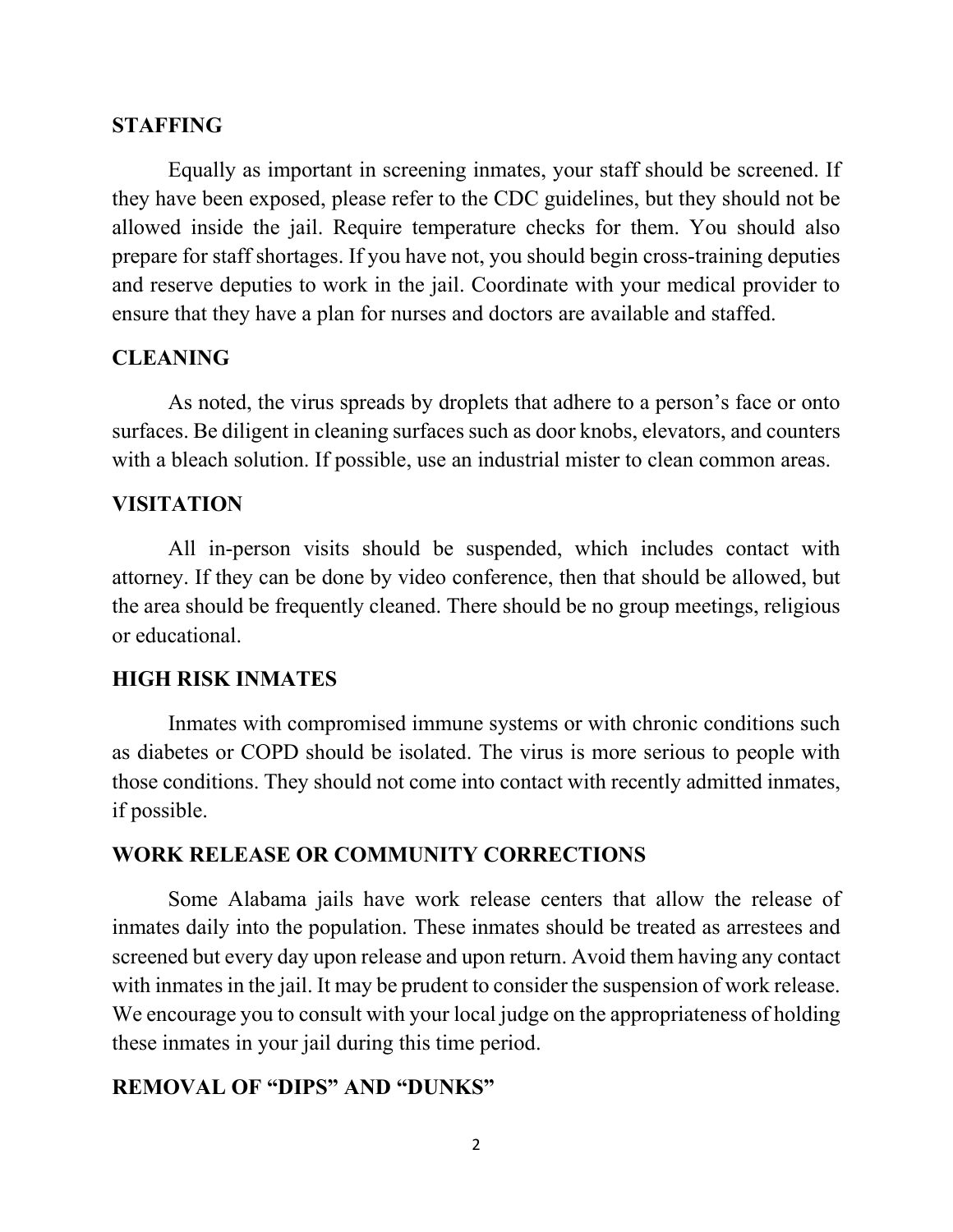Many jails have inmates that are being held because of technical violations of their parole or probation. Some are there for short stays (known as "dips") and others are there awaiting transfer to the Department of Corrections to serve a short sentence in state custody (known as "dunks"). Alabama law (Sections 15-22-32 and 15-22- 54) authorize the sheriff to refuse to accept persons for "dips" and "dunks' for the following reasons: the admission would create a security risk; if the jail is at or near capacity; or the person has a serious medical health condition. Likewise, the same statutes allow for persons there to serve "dips" and "dunks" to be released for the same reasons.

Sheriffs should consider whether it is prudent to refuse to accept "dips" and "dunks" during this time of crisis and whether those being held in the jail should be considered for immediate release. Again, it is recommended that you consult your local judge on the appropriateness of this step.

#### **REDUCE YOUR JAIL POPULATION**

Review your roster to determine what inmates can be bonded or released on ROR or some similar bond. Houston County, for example, has a provision that people on similar bonds must report by a certain date, and if they do not, an escape charge is added. I encourage you to work with your judges and DAs and review your list of inmates. Even a 5% reduction of population would greatly assist you in managing through this crisis.

The next few weeks are critical. Most experts believe that we will reach a peak of infected population in early summer. Hopefully, the steps being taken now will reduce the number of those exposed and infected. It is always better to prepare for the worst but hope for the best. If you have any questions, please contact Randy McNeill at Webb and Eley. His email address is rmcneill@webbeley.com.